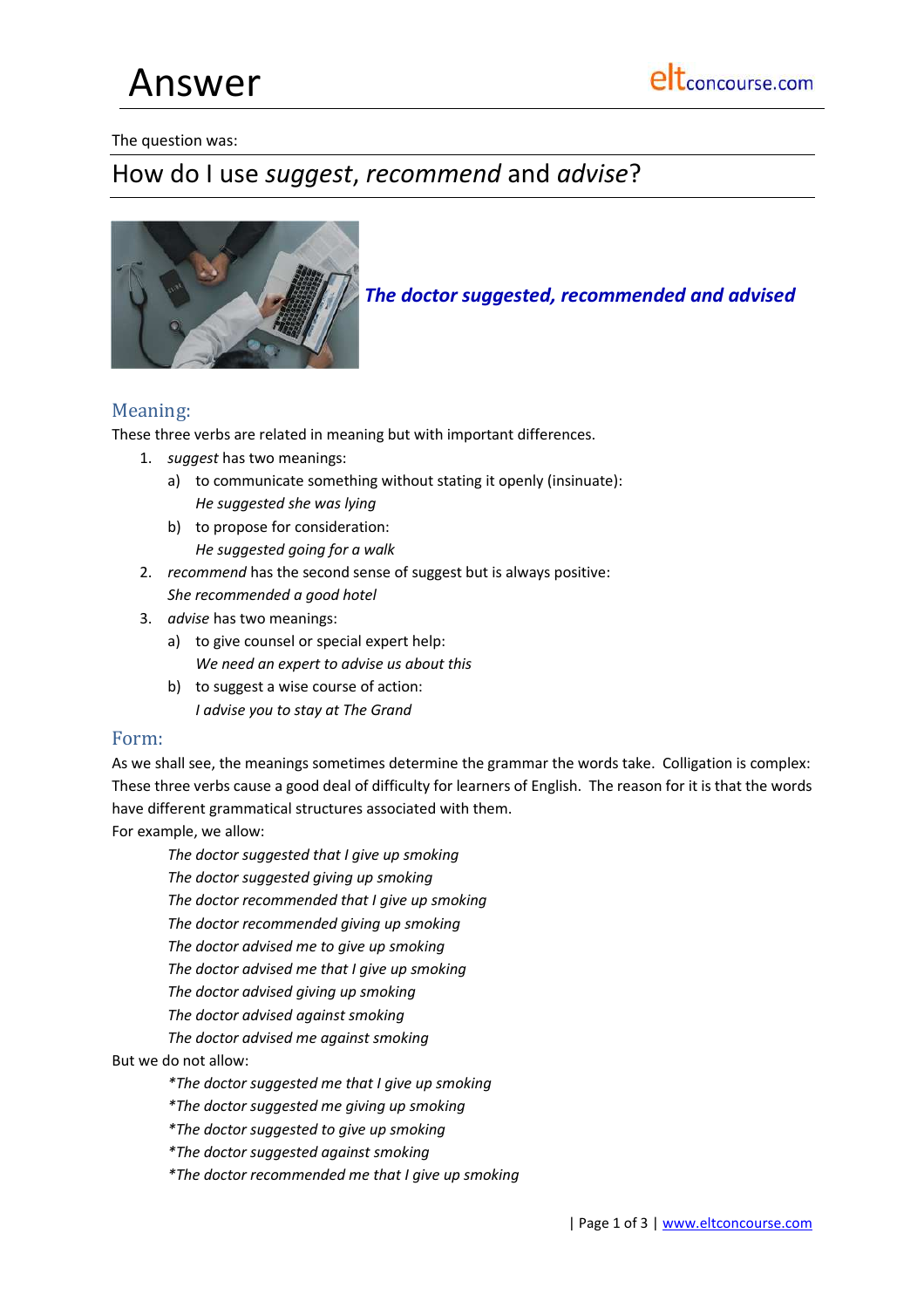- *\*The doctor recommended me giving up smoking*
- *\*The doctor recommended to give up smoking*
- *\*The doctor recommended to give up smoking*
- *\*The doctor recommended against smoking*
- *\*The doctor advised me giving up smoking*

The reasons stem from colligational characteristics of the verbs rather than any overarching grammatical or structural rules of the language. It works like this:

### *suggest* **and** *recommend*

Both these verbs mean *put forward for consideration* or *propose* but *recommend* is always used with a positive suggestion.

They verbs can only have one object and the object can be:

- a simple noun phrase:
	- *The doctor suggested some tablets*
	- *The doctor recommended some tablets*
- $\Box$  a verbal noun (gerund):
	- *The doctor suggested taking some tablets*
	- *The doctor recommended taking some tablets*
- **a** a nominalised verb phrase (that is a clause acting as a noun):
	- *The doctor suggested that I (should) take some tablets*
	- *The doctor recommended that I (should) take some tablets*
- BUT **not** a *to-*infinitive clause:
	- *\*The doctor suggested to take some tablets*
	- *\*The doctor recommended to take some tablets*
- these verbs can also take a person as the noun phrase object but **the sense of** *put forward* **is retained**
	- *The doctor suggested me (for the job)*
	- *The doctor recommended me (for the job)*

#### *advise*

This verb has two connected meanings (it is polysemous) and its colligational features vary with the meanings.

Meaning #1 = *suggest a course of action*

*advise* can take one object in the same way as *suggest* and *recommend*. This can be

- a verbal noun (gerund) *The doctor advised taking some tablets*
- a nominalised verb phrase
	- *The doctor advised that I (should) take some tablets*
- a simple inanimate noun phrase when it is clear that the object of the advice is known and a person:
	- *The doctor advised some tablets*
	- *The doctor advised more exercise.*
- But **not** a *to-*infinitive *\*The doctor advised to take some tablets*
- Meaning #2 = *give advice* or *counsel*

*advise* can operate with this meaning with two objects the first indirect and the second direct but the indirect object must be a person. When there is an indirect object like this, the direct object can be

a nominalised verb phrase